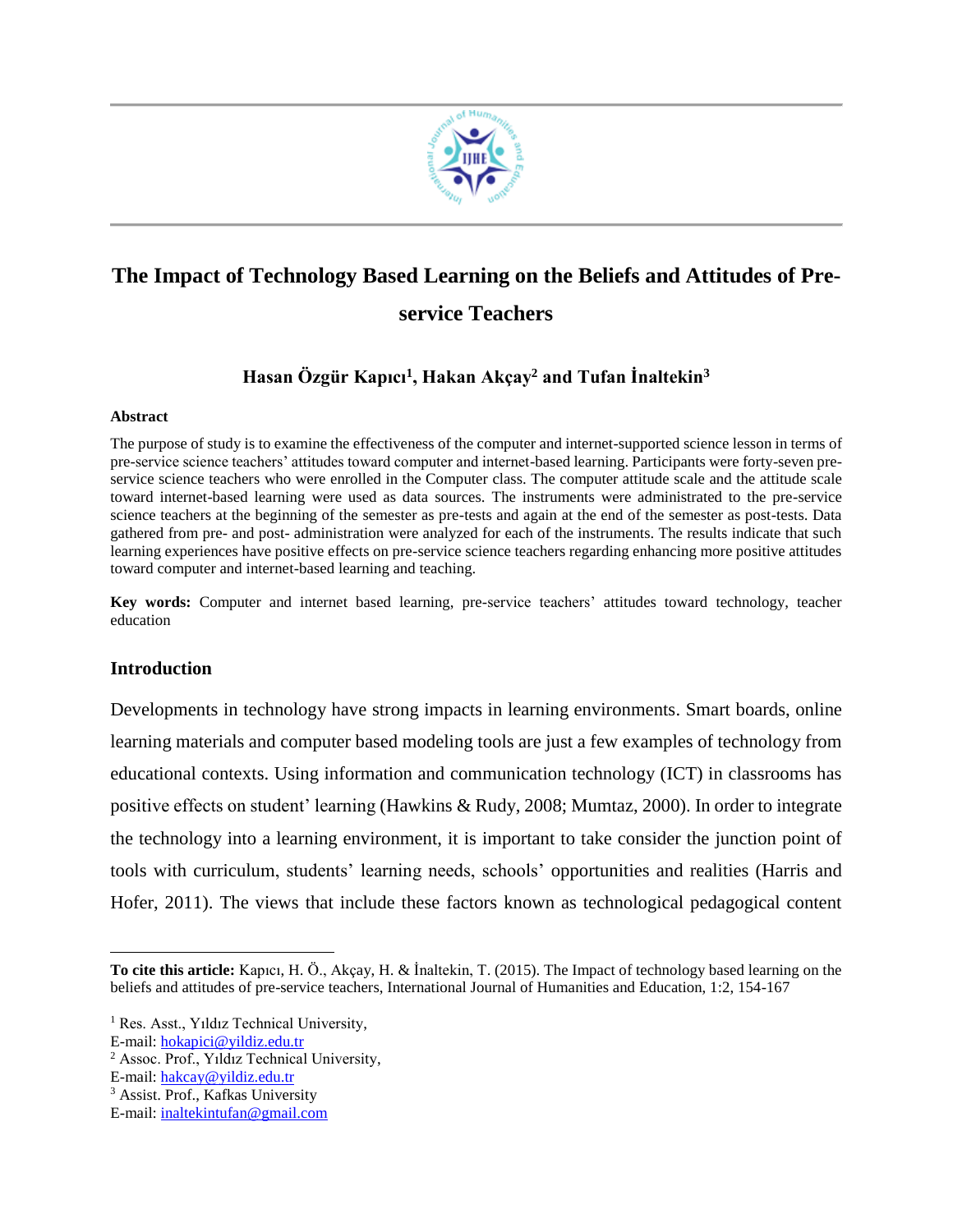knowledge (TPACK) (Harris and Hofer, 2011; Mishra and Koehler, 2006; Thompson and Mishra, 2007). This framework proposes that the desirable use of technology in the classroom requires a complex form of teacher knowledge that integrates contents, pedagogy and technology (Lee and Lee, 2014, p.122). Many studies concluded that teachers' increasing ability in TPACK have played a major role in order to improve students' learning (Palak and Walls, 2009; Harris and Hofer, 2011).

#### **Technological Literacy and Teachers**

One of the other crucial necessities to take advantage of technology is being technological literate person. Technologically literate person understands what technology is, how it is created, and how it shapes society, and in turn shaped by society (ITEA, 2000). Technological literacy is defined in an educational context especially in science education as to help students and all citizens in order to develop a meaningful and greater understanding and appreciation for some of the fundamental concepts and processes of technology and engineering (Bybee, 2000, p. 24). International Technology Education Association (ITEA) published 20 technology content standards in seven sub-title. These topics are nature of technology, technology and society, design, abilities for a technological world and the designed world. All these standards aim that each student should know and be able to do in order to be scientifically literate.

It is indispensable fact that teachers should be technologically literate people and their roles and attitudes towards technology also have crucial effect so as to take advantage of technology in classrooms efficiently. Mumtaz (2000) determined seven factors which prevent teachers to use technology in their classrooms. These are

- lack of teaching with ICT,
- lack of on-site support for teachers using technology,
- lack of help supervising children when using computers,
- lack of ICT specialist teachers to teach students computer skills,
- lack of computer availability,
- lack of time required to successfully integrate technology into curriculum,
- lack of financial support (p. 320).

These factors show that there are mainly two sources that affect teachers' attitudes towards technology negatively, one of which is teachers' limited self-efficacy about how to use technology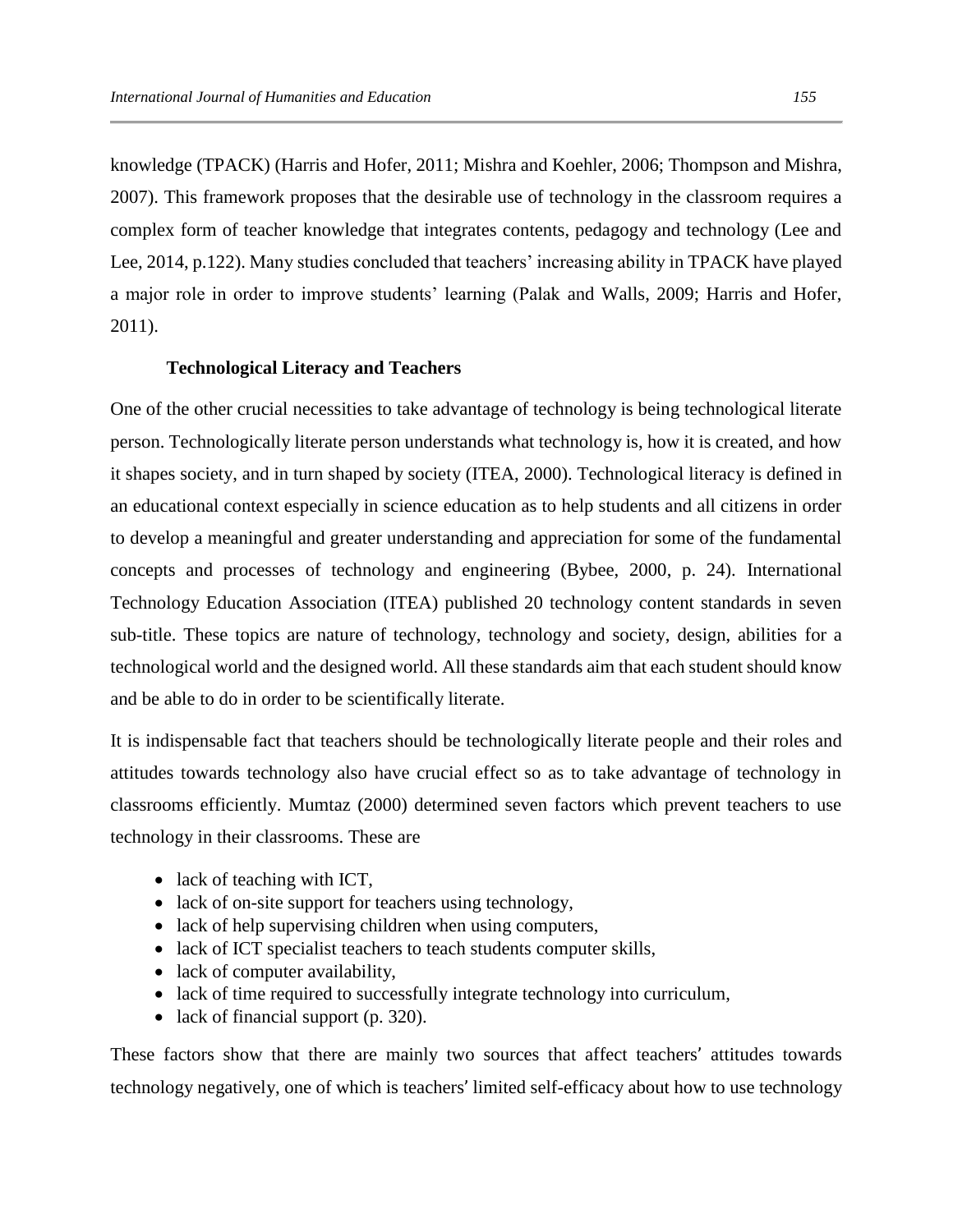in classrooms and school organizations. Attitude and self-efficacy have a strong influence on computer usage in classrooms (Herman, 2002). For this reason, enhancing self-efficacy of teachers may help to increase technology usage in learning environments plentifully (Delcourt and Kinzie, 1993). Furthermore Teo, Lee and Chai (2008) collocate the variables which have an effect on teachers' computer attitudes. These are perceived usefulness, computer confidence, training, gender, knowledge about computers, computer anxiety and liking and computer experience (p.129). Within this respect, the Internet Society for Technology in Education (ISTE) established three fundamental standards for teachers about technology in education as following:

- Firstly, teachers should be able to facilitate and inspire student learning and creativity.
- Secondly, teachers should be able to design and develop digital age learning experiences and assessments.
- Thirdly, teachers should be able to familiar with model digital age work and learning.

On the other hand, pre-service teachers are not adequately prepared in educational technologies as well as they have high anxiety in the use of technology in their future classrooms (Doering et al., 2003). In another studies (e.g. Gunter, 1999; Roblyer and Edwards, 2000) concluded that most of pre-service teachers continue their education at higher instutions with lack of positive attitudes toward technology and knowledge about how to use it appropriately (Gunter, 2001). Researchers generally focus on three main reasons based on critiques of teacher preparation programs. The first is that teacher educators do not sufficiently emphasize on how to use computers and internet for teaching and learning in classrooms (Bosch and Cardinale, 1993). Second one is that teacher education programs do not incorporate technology across their curriculum and thus, pre-service teachers do not face with technology sufficiently (Walters, 1992). Thirdly, the instruction that is provided to pre-service teachers generally tends to focus more on the older and simpler instructional applications which based on computer and internet supported technology and less on exposure to and practice with newer, more sophisticated tools (e.g., electronic networks, integrated media, problem-solving applications) which support development of students' higher-order thinking and problem-solving skills (Baron and Golman, 1994; Office of Technology Assessment, 1995).

Researchers has been published studies that related to pre-service teachers' attitudes toward technology. For example Teo, Lee and Chai (2008) did their study with 239 pre-service teachers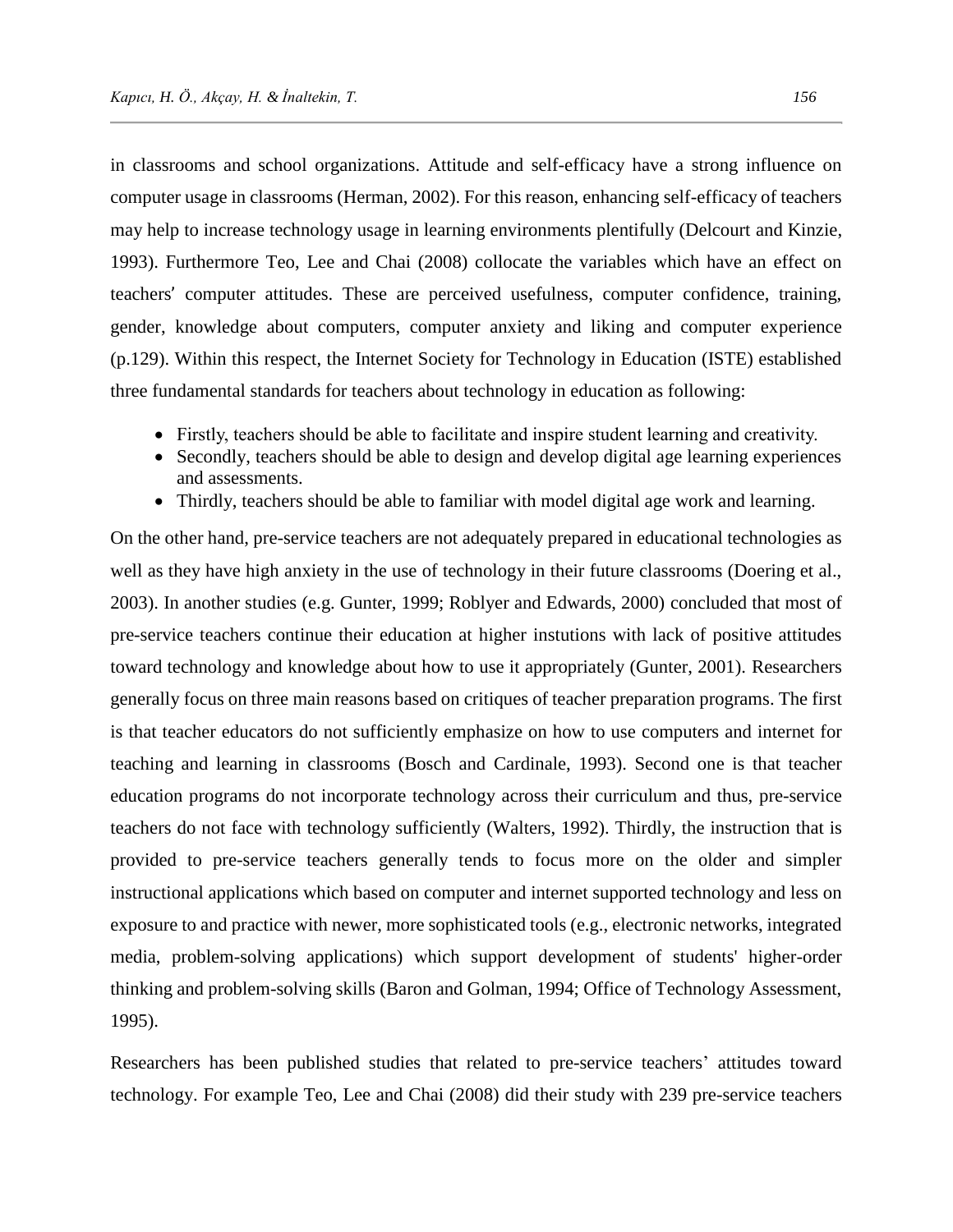and concluded that perceived usefulness and perceived ease of use have direct effect on teacher candidates' attitudes toward computer. In another study done by Abbitt (2011) with 45 pre-service teachers, it was found that knowledge in TPACK domains may be predictive of self-efficacy beliefs about technology integration into educational context. Gute (2001) concluded her study, which was done with 171 pre-service teachers that providing all pre-service teachers with skills that will enhance their abilities to not only use technology, but also teach their students with technology is imperative. Most of these kinds of studies indicate that if pre-service teachers get familiar with technology as much as possible and become aware of how to take advantage of it for teaching process through courses at higher education institutions, it may affect their attitudes toward technology.

#### **ICT in Science Education**

It is indispensable fact that science education involves a lot of abstract concepts (e.g. Kenan and Özmen, 2011; Özalp and Kahveci, 2011). Because of this, concretization of such concepts may make easier students' understanding. Within this respect, ICT might be helpful tool in order to make the concepts in a tangible form. Hennessy et al. (2007) state that ICT tools enable students to actively engage scientific process skills and to visualize the consequences of their own reasoning. Kubieck (2005) advocates that computer technology contributes to better understanding of non-visible concepts and it increases cognitive connections between data and the real world it attempts to represent. Furthermore there are consistent results in literature which advocate that ICT provides collaboration learning and knowledge building (Juuti et al., 2005). In addition, it can also assist science teachers to practice inquiry teaching and nature of science in their classrooms by supporting resource networks (Kubieck, 2005). On the other hand, in their studies, Juuti and friends (2005), say that although ICT has many advantages in science classrooms, there are several problems that hinder appropriate usage of it. They define these problems as teachers' lack of knowledge about computers, lack of time to learn about ICT and its applications in science classrooms and negative attitudes toward ICT in science teaching.

McFarlane and Sakellariou (2002) developed a model (Fig. 1) that represents functions of ICT in science education. It was developed based on the premise that the approach to science is essentially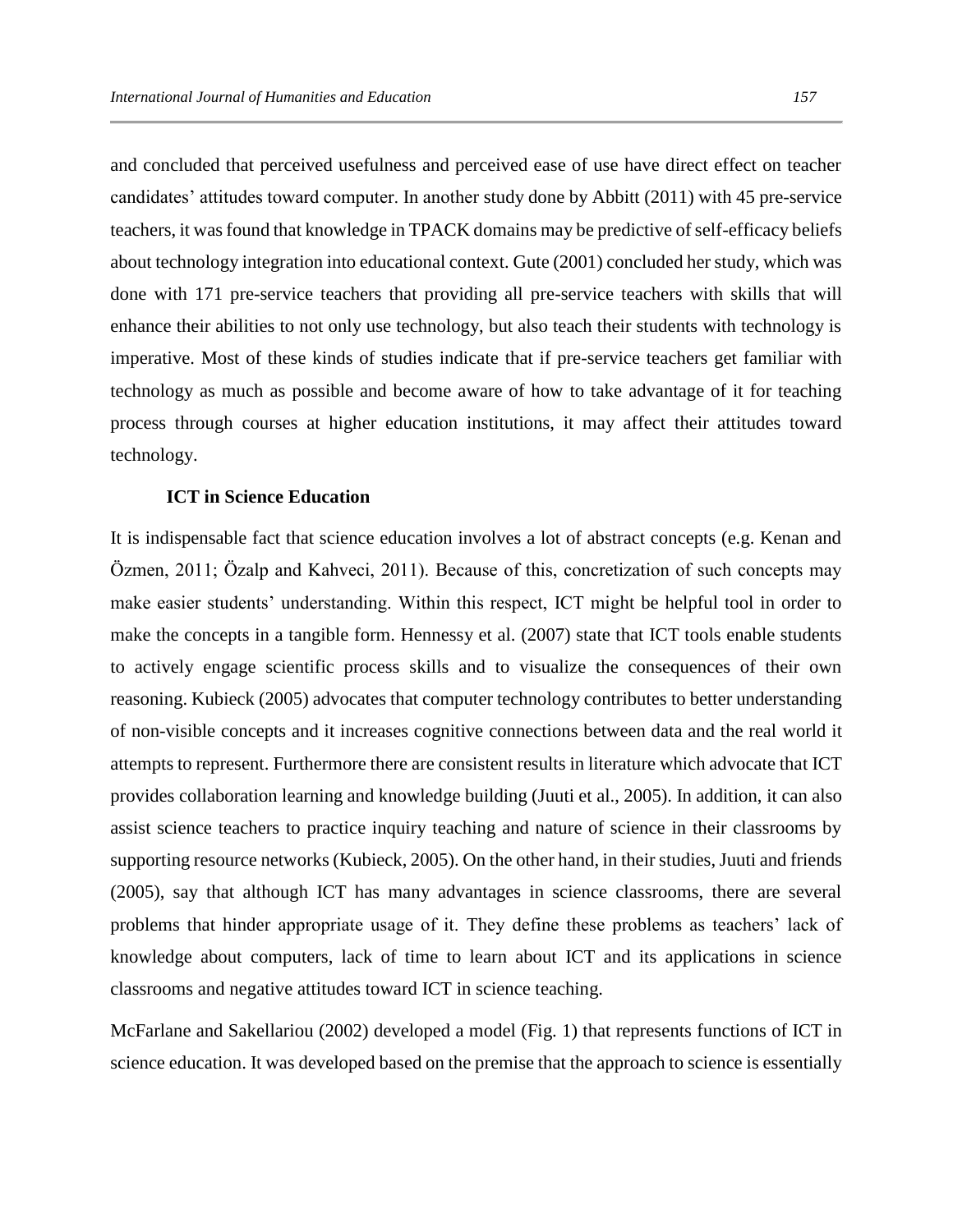investigative, with students learning about both scientific theory and process simultaneously (McFarlane and Sakellariou, 2002, p. 221).



**Figure 1. A model Which Indicates Functions of ICT in Science Education (McFarlane and Sakellariou, 2002)**

To sum up, in their reports, Osborne and Hennesy (2003, p. 5) listed some of the pedagogy for using ICT effectively as following:

- Structuring activity while offering pupils some responsibility, choice and opportunities for active participation,
- Prompting pupils to think about underlying concepts and relationships; creating time for discussion, reasoning, analysis and reflection,
- Focusing research tasks and developing skills for finding and critically analyzing information,
- Exploiting the potential of whole class interactive teaching and encouraging pupils to share ideas and findings.

### **Importance of the Study and Research Question**

In international case, there are a lot of studies (Harris, Mishra and Koehler, 2009; Teo, Lee, Chai and Wong, 2009; Holden and Rada, 2011) which investigate in-service or pre-service teachers'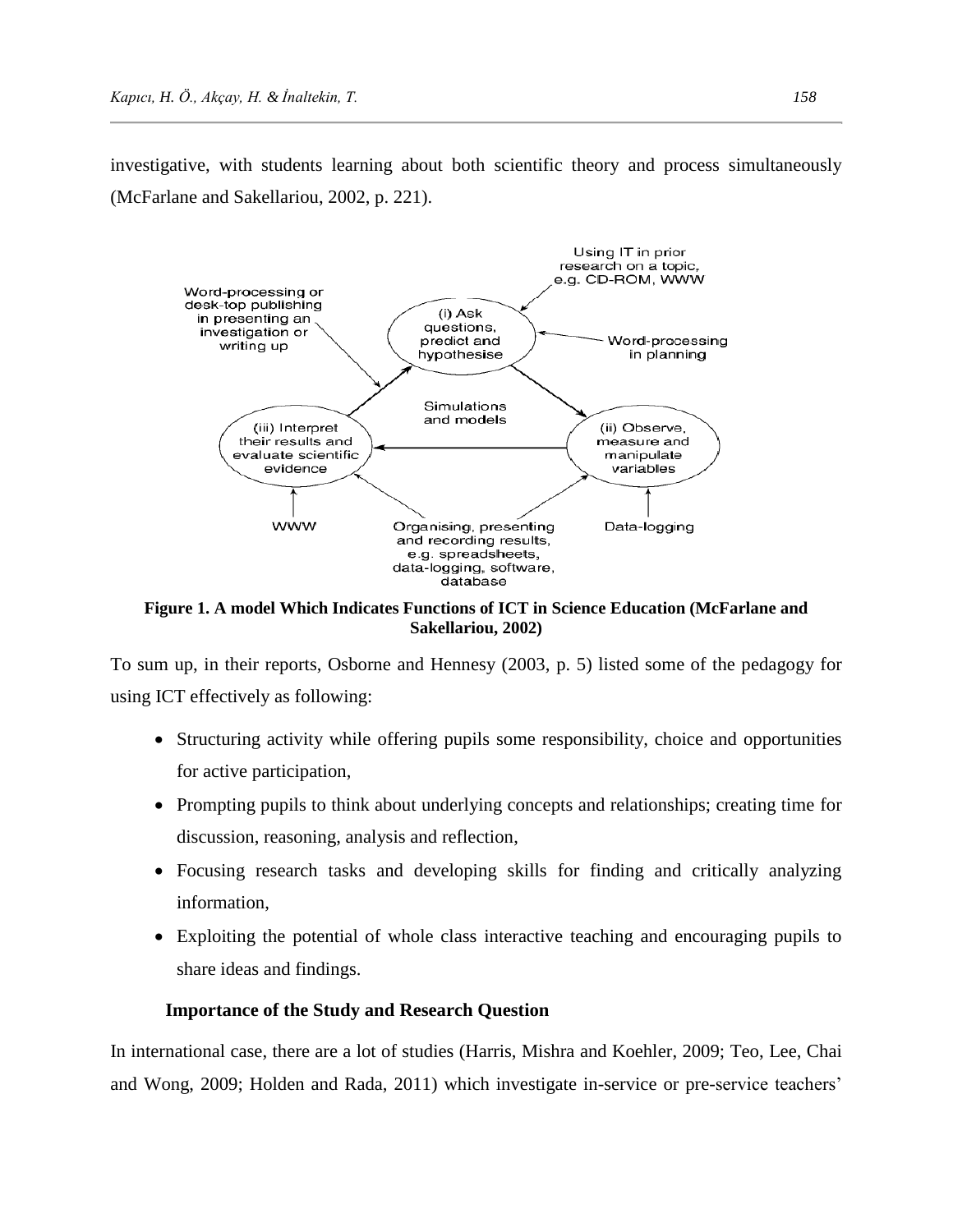attitudes or beliefs about technology in related literature. In national case, there are also some studies (Deniz, Görgen and Şeker, 2006; Köse, Savran Gencer and Gezer, 2007; Cüre and Özdener, 2008) which aim to examine students' attitudes towards computer and internet. On the other hand, current study will contribute to literature so as to indicate whether the structured courses about ICT have an effect on pre-service teachers' thoughts and attitudes towards technology. Within this respect, this study was designed to investigate whether there is any significant difference between pre-service teachers' pretests and posttests scores, which measure their attitudes toward teaching with computer supported education and internet-based learning, with respect to the course implementation.

#### **Method**

Quantitative research method was used as a research design in this study. In such kind of studies, variables can be measured so that (numbered) data can be analyzed by using statistical programs (Creswell, 2014). One group pretest-posttest design was used in the current study. Pretest-posttest designs are widely used in behavioral research, primarily for the purpose of comparing groups/or measuring change resulting from experimental treatments (Dimitrov and Rumrill, 2003, p.159). In this respect, the effect of ICT course on pre-service teachers' attitudes toward computer and Internet based learning was examined.

#### **ICT Courses for Pre-Service Science Teachers**

In Turkey, teacher education programs involve two courses about computers which are compulsory for each teacher candidate. The objectives of courses include increasing computer literacy, bringing experience on the use of office programs and Internet, and generalize usage of information technologies in educational context. Through the courses, students learn some basic computer programs and how to use them for instruction through the courses.

The course in this study was structured for sophomore students at the department of science education. In the course program, students were promoted to use computer and internet for satisfying all course requirements. For example, they prepared science lesson plans, unit plans, activities and created their own web sites that are related to science topics from different disciplines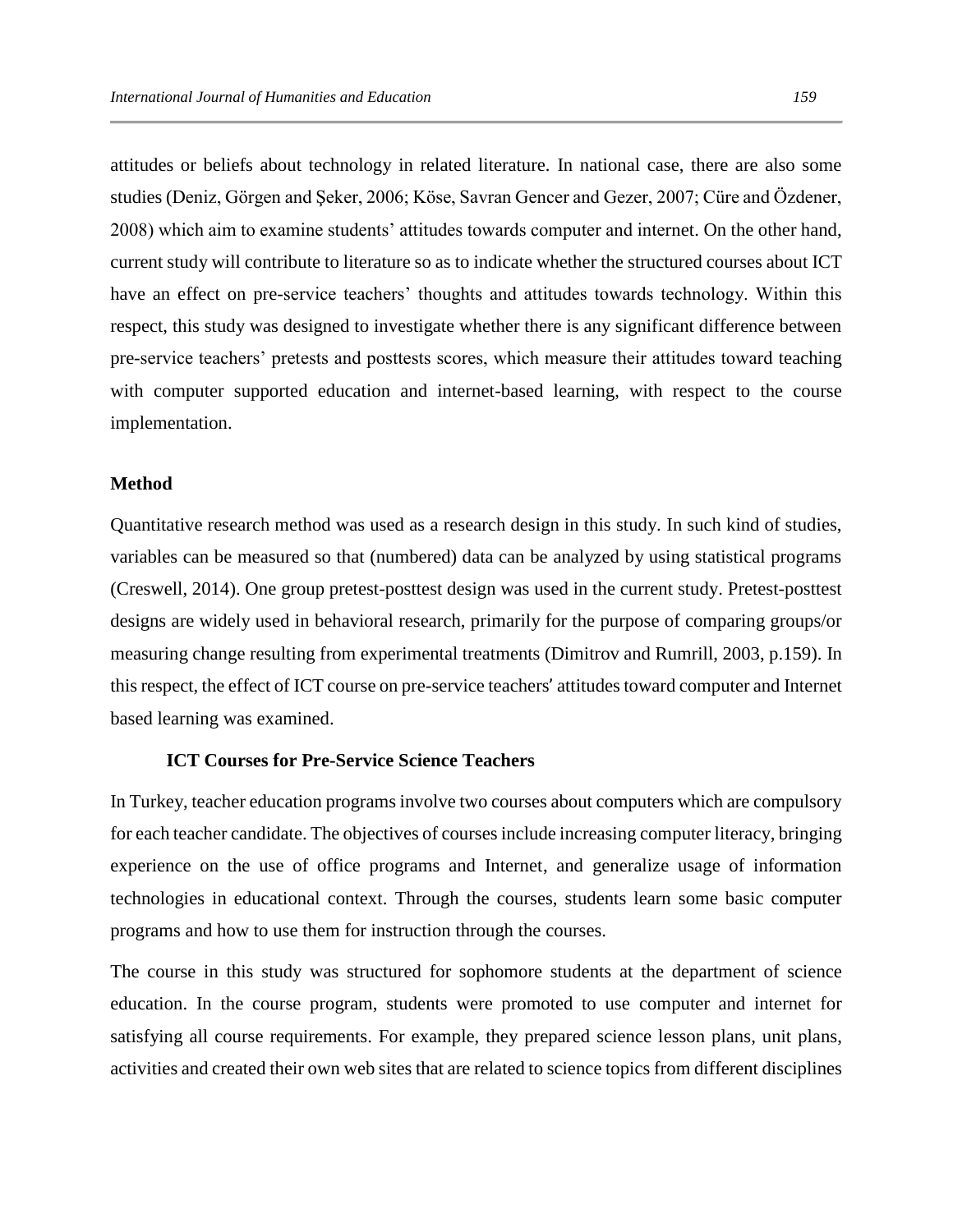such as physics, chemistry, biology, life science, and environmental science. In addition, students were assigned weekly readings from the related literature.

#### **Participants and Data Collection**

Participants were forty-six pre-service science teachers (16 male, 30 female) among from sophomore students at department of science education in a public university in Turkey. The data for this study was collected from two instruments. The instruments measured pre-service science teachers' attitudes concerning computer, Internet and Internet based teaching and learning. The instruments were administered to the sample at the beginning of the semester as a pre-test and at the end of the semester as a post-test. The instruments consist of positive and negative statements. For positive items, responses ranges from 'Strongly agree' to "Strongly Disagree" with respect to 5, 4, 3, 2, and 1 respectively. For negative items, responses ranges from 'Strongly agree' to "Strongly Disagree" and scored as 1, 2, 3, 4 and 5 respectively. Data gathered from pre- and postadministration was analyzed for each of the instruments.

The first instrument was *the Attitude Scale towards Making Computer Supported Education.* It was developed by Arslan (2006). The scale consists of 20 five-point Likert scale items (10 positive items and 10 negative items). For current study, Cronbach-alpha value was found 0.82. The second instrument was *the Attitude towards Internet-based Learning (IBL)* which was developed by Tekinarslan (2008). It has been modified from several instruments developed by Maushak and Ellis (2003), Mayzer and Dejong (2003), Brinkerhoff and Koroghlanian (2005) and Walker and Fraser (2005). The IBL has 21 items (12 positive and 9 negative items). The IBL consists of three subcategories, which are: Perceived Characteristics, Affective and Communication. The internal consistencies reliability (Cronbach alpha coefficient) for all subscales ranged from 0.72 to 0.87. The Perceived Characteristics (10 items) subscale measures the learners' perceptions about the general characteristics of IBL. The Affective (5 items) subscale measures the learners' likings and feelings toward the IBL. The Communication (6 items) subscale measures the learners' thoughts and reflections about communication and interaction with others in an IBL environment in comparison to face-to-face education.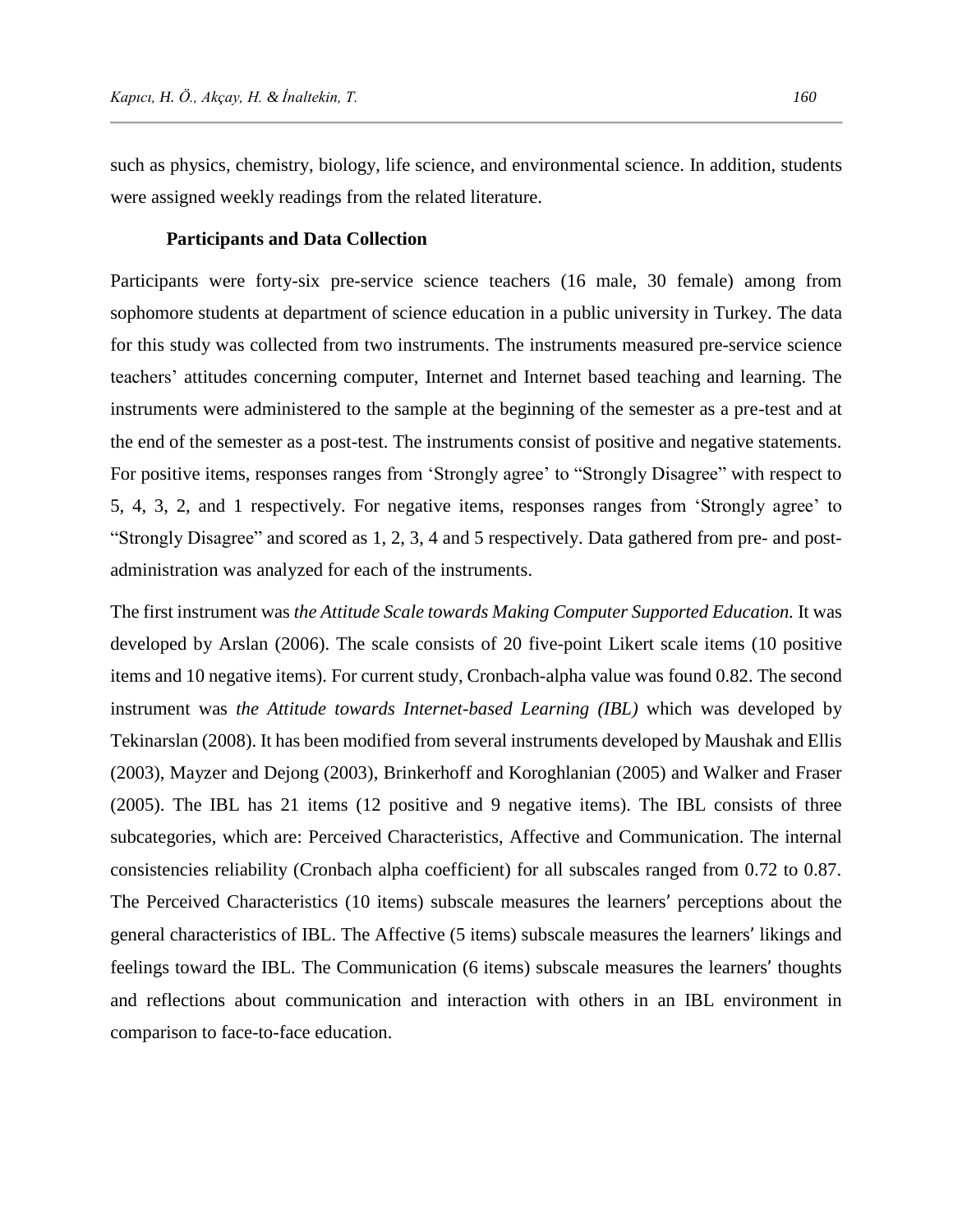#### **Findings**

Table 1 indicates comparison of pre- and post-test average scores for pre-service science teachers concerning attitude toward computer and computer supported learning and teaching. As can be seen in Table 1, there is a positive improvement in pre-service science teachers' attitudes toward computer during the course. However, no significant differences found between pre- and post-test scores for attitudes toward computer. Table 1 also indicates pre-service science teachers' attitudes toward computer and computer based learning and teaching with respect to their gender. Male students have higher mean scores than female students for both pre and post-test. No significant differences were found between male and female students for attitudes toward computer.

|                           |               |           | Pre-test $(n=46)$ Post-test $(n=46)$ |           |       |       |
|---------------------------|---------------|-----------|--------------------------------------|-----------|-------|-------|
|                           | Mean          | <b>SD</b> | Mean                                 | <b>SD</b> | F     | Sig.  |
| Attitude towards Computer | 3.83          | 0.54      | 3.99                                 | 0.31      | 3.918 | 0.054 |
|                           | <b>GENDER</b> |           |                                      |           |       |       |
|                           | Mean          | <b>SD</b> | Mean                                 | SD.       | Е     | Sig.  |
| Male $(n=16)$             | 3.95          | 0.53      | 4.03                                 | 0.35      | 1.022 | 0.318 |
| Female $(n=30)$           | 3.77          | 0.52      | 397                                  | 0.30      |       |       |

**Table 1. Comparison of Pre- and Post-test Scores for Pre-service Science Teachers Attitudes toward Computer over the Course Period**

Table 2 indicates change of pre-service science teachers' mean scores on the three scales of the IBL questionnaire. The perceived characteristics was the highest mean scores and the communication score was the lowest mean score among the IBL subscales for both pre- and posttest scores. A comparison of the pre- and post-test analysis shows a positive change in pre-service science teachers' attitudes toward internet-based learning. Pretest and posttest scores for the perceived characteristics, the affective and the communication were compared. For repeated measures, multivariate analysis of variance (MANOVA) were conducted on each subscale of IBL. The result revealed that there is a significant difference between the pretest and posttest scores for all of the three subscales -the perceived characteristics, the affective and the communication.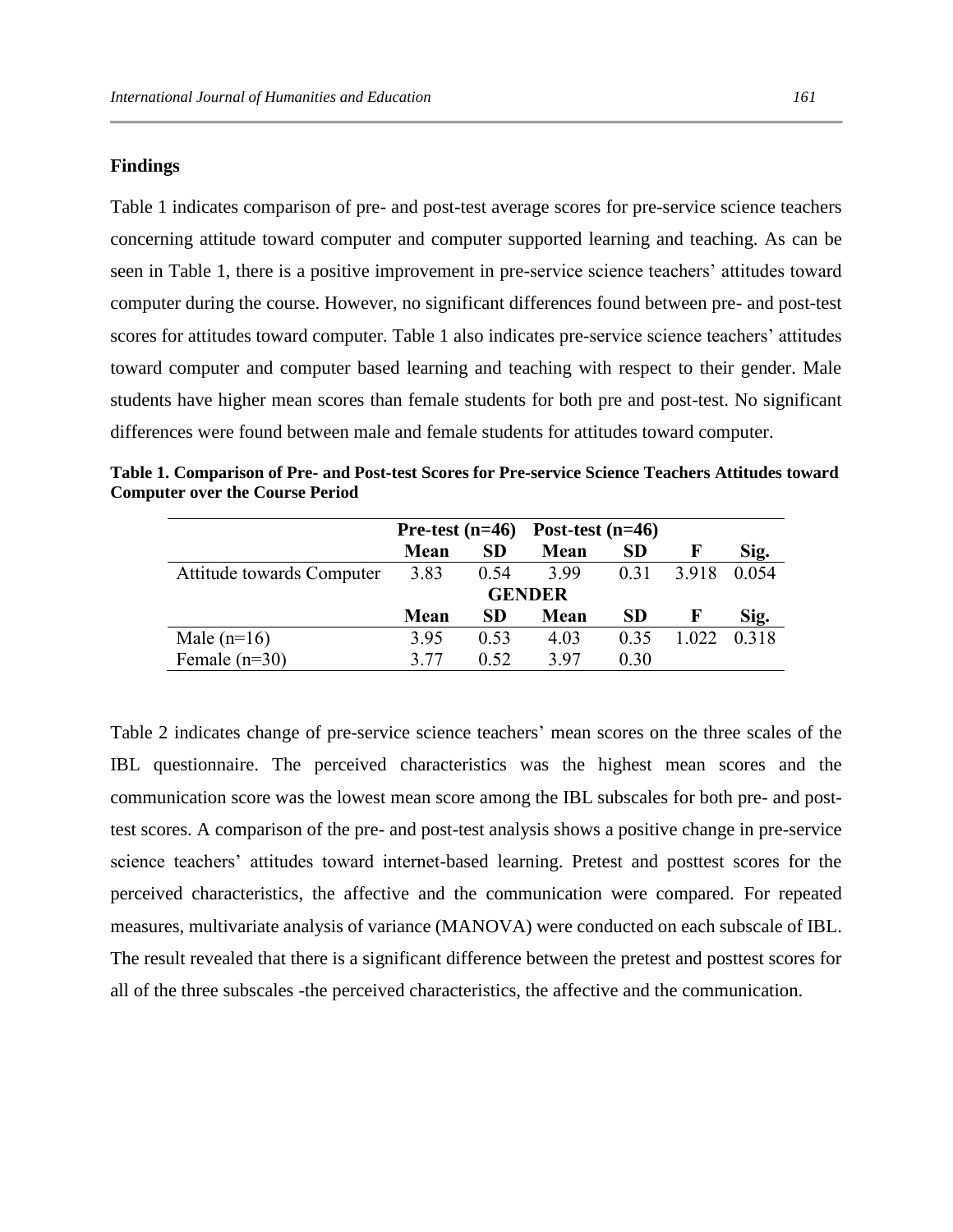|                      |      |      | Pre-test $(n=46)$ Post-test $(n=46)$ |      |        |          |
|----------------------|------|------|--------------------------------------|------|--------|----------|
| <i>Subcategories</i> | Mean | SD   | Mean                                 | SD   |        | Sig.     |
| Perceived            | 3.58 | 0.41 | 3.75                                 | 0.39 | 10.708 | $0.002*$ |
| Characteristics      |      |      |                                      |      |        |          |
| Affective            | 3.45 | 0.62 | 3.76                                 | 0.41 | 12.745 | $0.001*$ |
| Communication        | 194  | 0.59 | 2.13                                 | 0.59 | 302    | $0.044*$ |

**Table 2. Comparison of Pre- and Post-test Scores for Pre-service Science Teachers Attitudes toward Internet-Based Learning**

Table 3 indicates comparisons between male and female pre-service science teachers' attitudes toward internet-based learning. Male pre-service science teachers had higher mean scores than female pre-service science teachers for both pre and posttests. Both male and female students on the subscale of the perceived characteristics resulted the highest mean scores and the communication resulted the lowest mean score among the IBL subscales. No significant differences found between male and female students for attitudes toward internet-based learning.

|        | <b>GENDER</b> Subcategories | <b>Pre-test</b> |      | Post-test |           |
|--------|-----------------------------|-----------------|------|-----------|-----------|
|        |                             | Mean            | SD   | Mean      | <b>SD</b> |
| Male   | Perceived Characteristics   | 3.61            | 0.47 | 385       | 0.42      |
|        | Affective                   | 3.67            | 0.69 | 397       | 0.48      |
|        | Communication               | 1.96            | 0.60 | 2.21      | 0.69      |
| Female | Perceived Characteristics   | 3.57            | 0.37 | 3.70      | 0.37      |
|        | Affective                   | 3.34            | 0.56 | 3.64      | 0.32      |
|        | Communication               | 193             | በ 59 | 2.08      | 0.62      |

**Table 3. Comparisons between Male and Female Pre-service Science Teachers Attitudes toward Internet-Based Learning**

#### **Results and Discussion**

This study was investigated that whether the course about technology has an impact on pre-service teachers' attitudes toward technology, Internet and technology based teaching and learning. The results of study support the idea that when pre-service teachers have engaging and experience in computer and internet-based learning, they have more positive influence on their attitudes toward IBL and CBL. Similar findings were found by Teo (2009) and Teo et al. (2009). In these studies, researchers concluded that perceived usefulness, attitude toward computer use and computer selfefficacy have direct effect on behavioral intention to use technology in classrooms. Abbitt (2011) also reached similar conclusion in the study in which done with pre-service teachers. Students'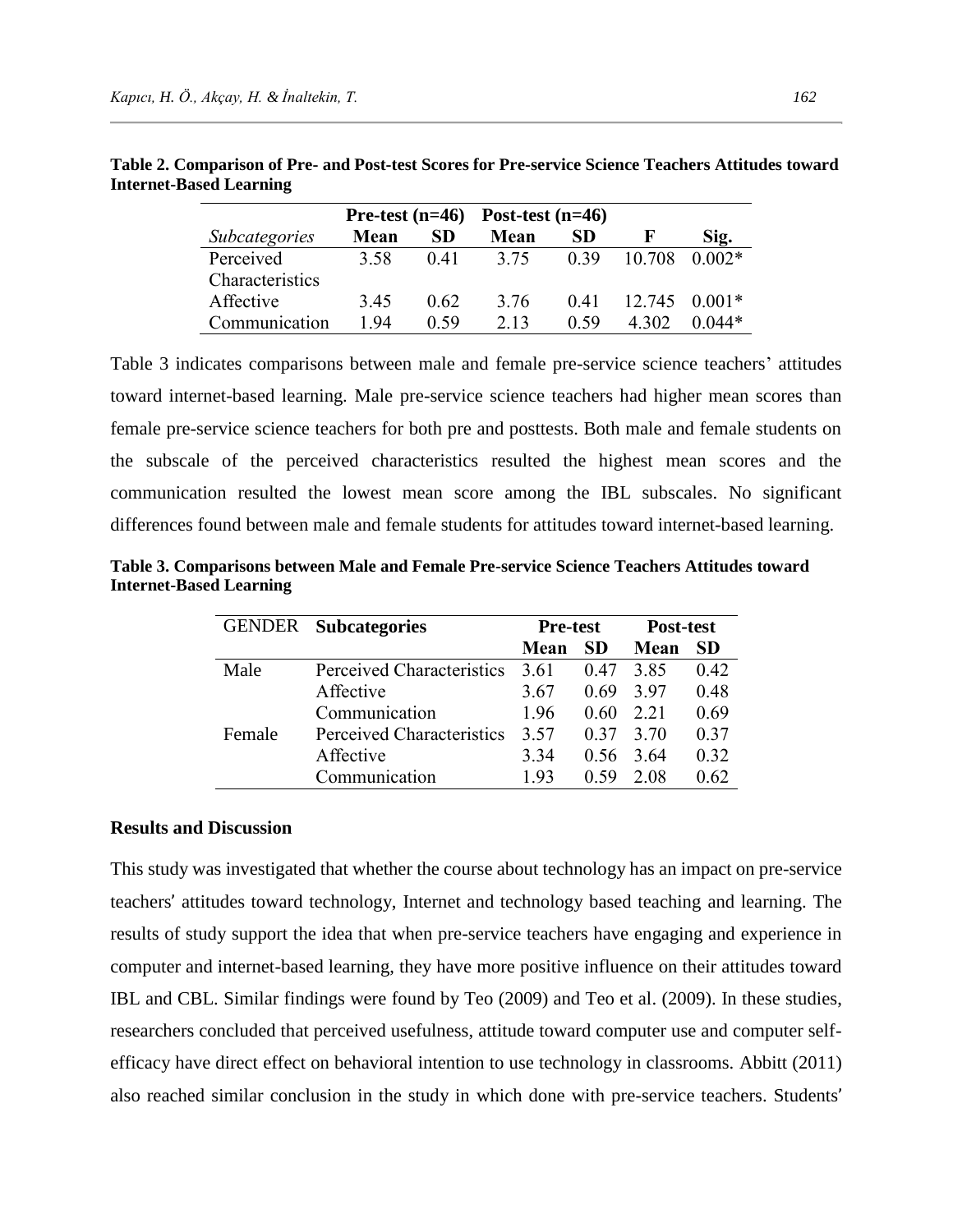computer and internet based learning experiences raised their confidence to teach and to use computer and internet-based science. In the study done by Chen, Lambert and Guidry (2010) revealed that there is a positive relationship between the usage of learning technology and student engagement and learning outcomes. The results also revealed that if pre-service teachers expose to use computer and Internet frequently, their thoughts to teach by using computer and internet developed. On the other hand, Palak and Walls (2009) reached that teachers in technologically equipped schools continue to use technology in ways that support their already existing teachercentered instructional practices. Furthermore Russell et al. (2003) found that teachers generally use technology more for preparation and communication than for delivering instruction or assigning learning activities that require the use of technology. Because of such findings it is important to emphasize pedagogical aspects of computer based teaching and learning which enable teachers to take advantage of it not only for preparation and communication but also use it through teaching process.

As a conclusion, it can be said that the more involvement with computers and Internet, the more gains might be established for pre-service teachers. Furthermore most of pre-service science teachers might become aware of importance of using computer and internet-based teaching theoretically through the courses but sometimes they are uncertain about how to apply these strategies in their future classrooms. In other words, there is lack of pedagogical considerations on planning, implementing and classroom management process in these courses' objectives. Such inefficacies may have impacts on pre-service teachers' attitudes toward technology negatively. In order to deal with such situations, a suggestion can be teaching with technology should be practiced frequently in related courses. In this way, pre-service teachers may understand the process of teaching and learning based on web and the needed techniques for using the process in their own classrooms. Students who experience this type of courses can easily repeat activities in their classrooms. In addition, it is also enable students to discuss appropriate pedagogical techniques for teaching web and computer based science.

#### **References**

Abbitt, J. S. (2011). An investigation of the relationship between self-efficacy beliefs about technology integration and technological pedagogical content knowledge (TPACK)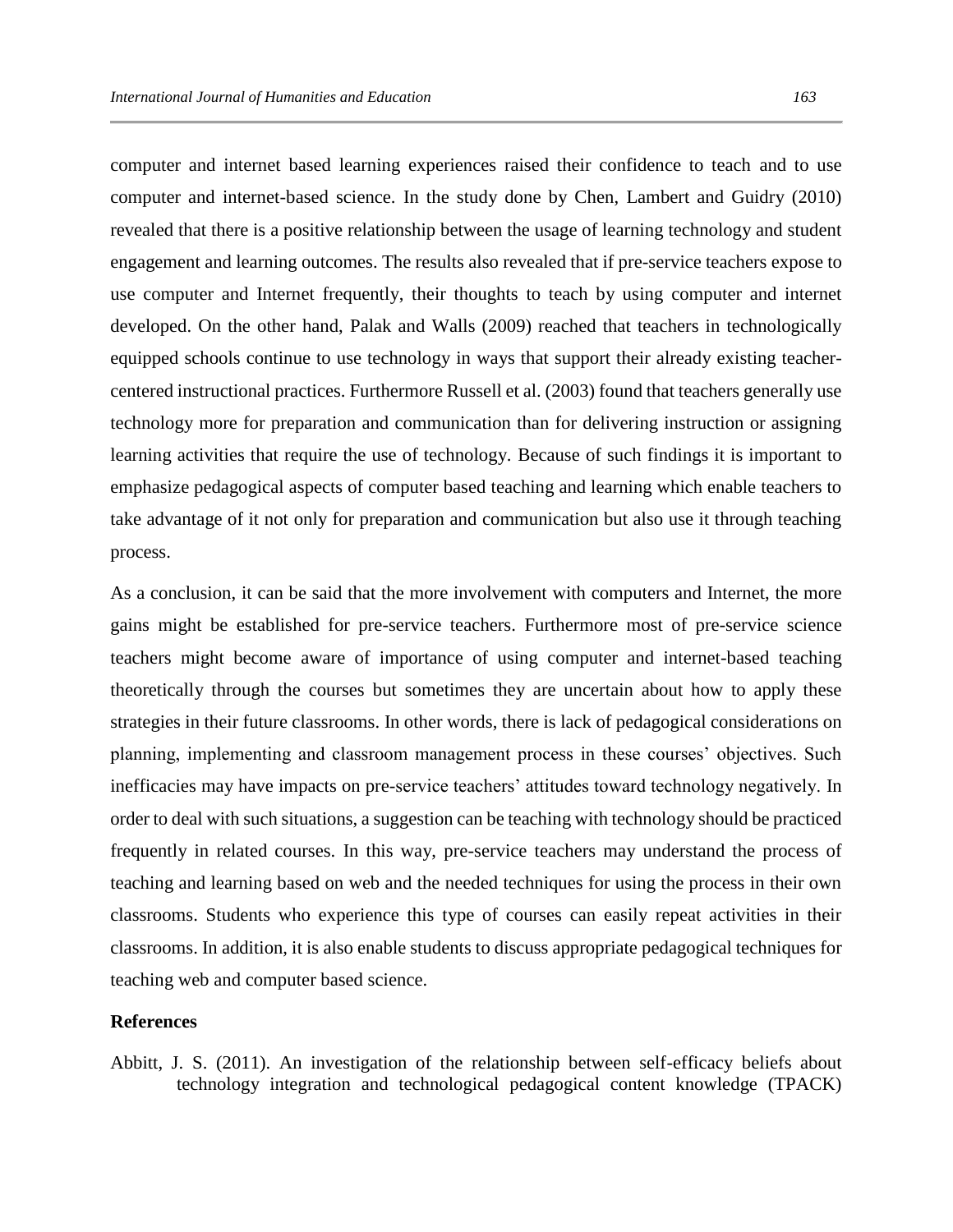among preservice teachers. *Journal of Digital Learning in Teacher Education, 27*(4), 134- 143.

- Arslan, A. (2006). The attitude scale toward making computer supported education. *Yuzuncu Yil University Journal of Faculty of Education, 3*(2), 34-43.
- Baron, L. C., & Goldman, E. S. (1994). Integrating technology with teacher preparation. In B. Means (Ed.), *Technology and Education Reform* (pp. 81-110). San Francisco: Jossey-Bass Publishers.
- Bosch, K. A. & Cardinale, L. (1993). Preservice teachers' perceptions of computer use during a field experience. *Journal of Computing in Teacher Education, 10*(1), 23-27.
- Brinkerhoff, J. & Koroghlanian, C. M. (2005). Student computer skills and attitudes toward internet-delivered instruction: An assessment of stability over time and place. *Journal of Educational Computing Research, 32* (1), 27-56.
- Bybee, R. W. (2000). Achieving technological literacy: a national imperative. *The Technology Teacher*, 23-28.
- Chen, P. S. D., Lambert, A. D. & Guidry, K. R. (2010). Engaging online learners: The impact of web-based learning technology on college student engagement. *Computers & Education, 54*, 1222-1232.
- Creswell, J. W. (2014). Research design: Qualitative, quantitative and mixed methods approaches (4th edition). SAGE Publications: California, USA.
- Cüre, F. & Özdener, N. (2008). Teachers' information and communication technologies (ICT) using achievements and attitudes towards ICT. *H. U. Journal of Education, 34*, 41-53.
- Delcourt, M. & Kinzie, M. (1993). Computer technologies in teacher education: the measurement of attitudes and self-efficacy. *Journal of Research and Development in Education, 27*(1), 35-41.
- Deniz, S., Görgen, İ. & Şeker, H. (2006). Attitudes of prospective teachers attending master program without thesis towards technology. *Eurasian Journal of Educational Research, 23*, 62-71.
- Dimitrov, D. M. & Rumrill, P. D. (2003). Pretest-posttest designs and measurement of change. *Work, 20*(2), 159-165.
- Doering, A., Hughes, J. & Huffman, D.C. (2003). Preservice teachers: Are we thinking with technology. *Journal of Research on Technology Education, 35*,342-361.
- Gunter, G. A. (1999). Finding new avenues for motivating preservice teachers by web enhancing a technology course. In *Society for Information Technology and Teacher Education International Conference* (Vol 1999, No. 1, pp. 386-390).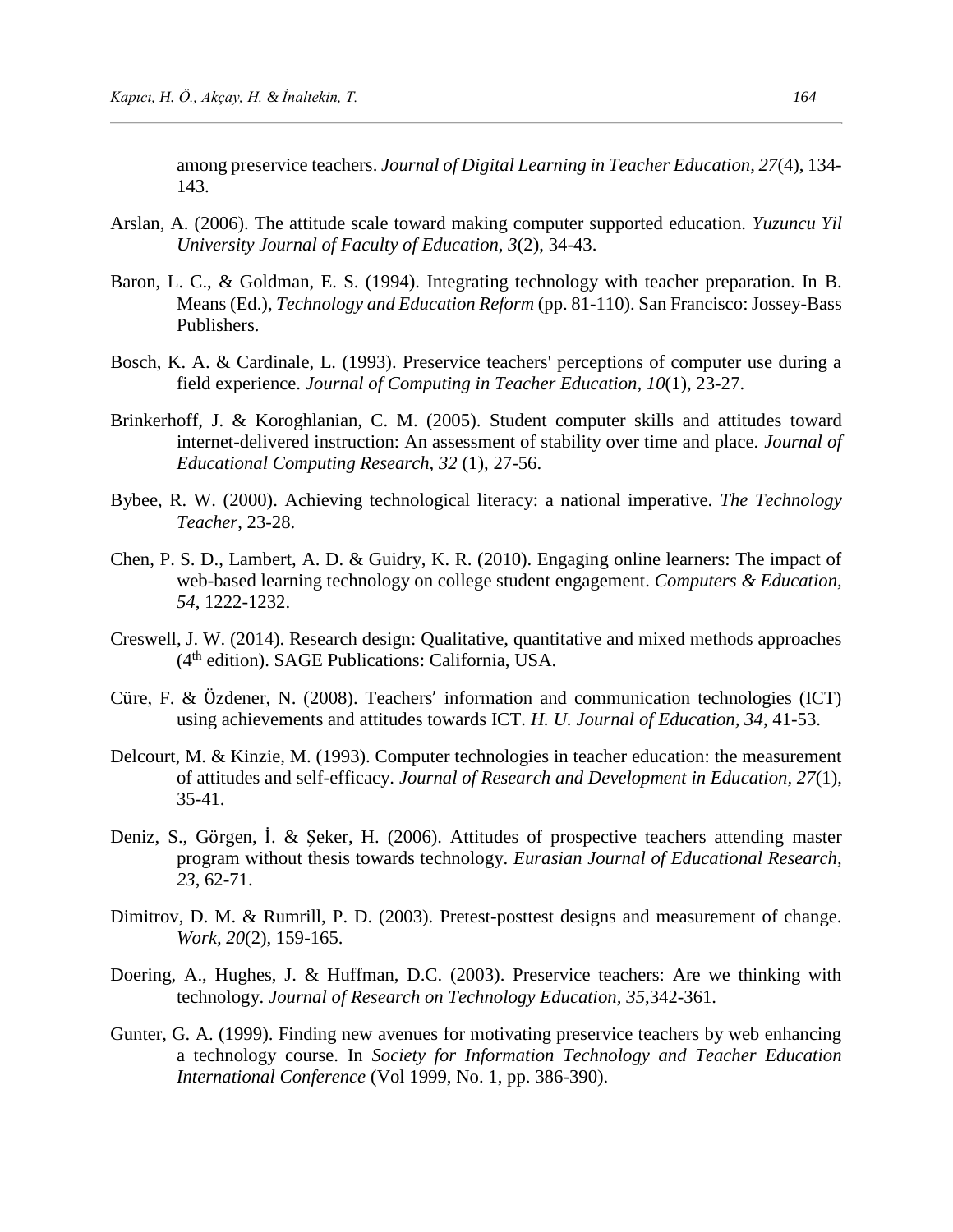- Gunter, G. A. (2001). Making a difference: Using emerging technologies and teaching strategies to restructure an undergraduate technology course for pre-service teachers. *Educational Media International, 38*(1), 13-20.
- Harris, J. B., Mishra, P. & Koehler, M. (2009). Teachers' technological pedagogical content knowledge and learning activity types. *Journal of Research on Technology in Education, 41*(4), 393-416.
- Harris, J. B. & Hofer, M. J. (2011). Technological pedagogical content knowledge (TPACK) in action. *Journal of Research on Technology in Education, 43*(3), 211-229.
- Hawkins, B. L. & Rudy, J. A. (2008). EDUCAUSE core data service fiscal year 2007 summary report. Retrieved from<http://net.educause.edu/ir/library/pdf/PUB8005.pdf> at 05.05.2015.
- Hennessy, S., Wishart, J., Whitelock, D., Deaney, R., Brawn, R., la Velle, L., McFarlane, A., Ruthven, K. and Winterbottom, M. (2007). Pedagogical approaches for technologyintegrated science teaching. *Computers & Instruction, 48*, 137-152.
- Herman, L. P. (2002). Case study of a professional development program: Meaningful technology integration in secondary education. *Dissertation Abstracts International DAI-A 63/02,* p.482. (ProQuest® Publication No. AAT 3044285).
- Holden, H. & Rada, R. (2011). Understanding the influence of perceived usability and technology self-efficacy on teachers' technology acceptance. *Journal of Research on Technology in Education, 43*(4), 343-367.
- International Technology Education Association (ITEA). (2000). *Standards for technological literacy.* International Technology Education Association: Virginia.
- Juuti, K., Lavonen, J., Aksela, M. & Meisalo, V. (2009). Adoption of ICT in science education: A case study of communication channels in a teachers' professional development project. *Eurasia Journal of Mathematics, Science & Technology Education, 5*(2), 103-118.
- Kenan, O. & Özmen, H. (2011). "Maddenin tanecikli yapısı" ünitesine yönelik zenginleştirilmiş bilgisayar destekli bir öğretim materyalinin tanıtımı. Proceedings from *5 th International Computer & Instructional Technologies Symposium*. Fırat University: Elazığ-Turkey.
- Köse, S., Savran Gencer, A. & Gezer, K. (2007). Meslek yüksekokulu öğrencilerinin bilgisayar ve internet kullanımına yönelik tutumları. *Pamukkale Üniversitesi Eğitim Fakültesi Dergisi, 21*(1), 44-54.
- Kubieck, J. P. (2005). Inquiry-based learning, nature of science and computer technology: New possibilities in science education. *Canadian Journal of Learning and Technology / La revue canadienne de I'apprentissage et de la technologie, 31*(1).
- Lee, Y. & Lee, J. (2014). Enhancing pre-service teachers' self-efficacy beliefs for technology integration through lesson planning practice. *Computers & Education, 73*, 121-128.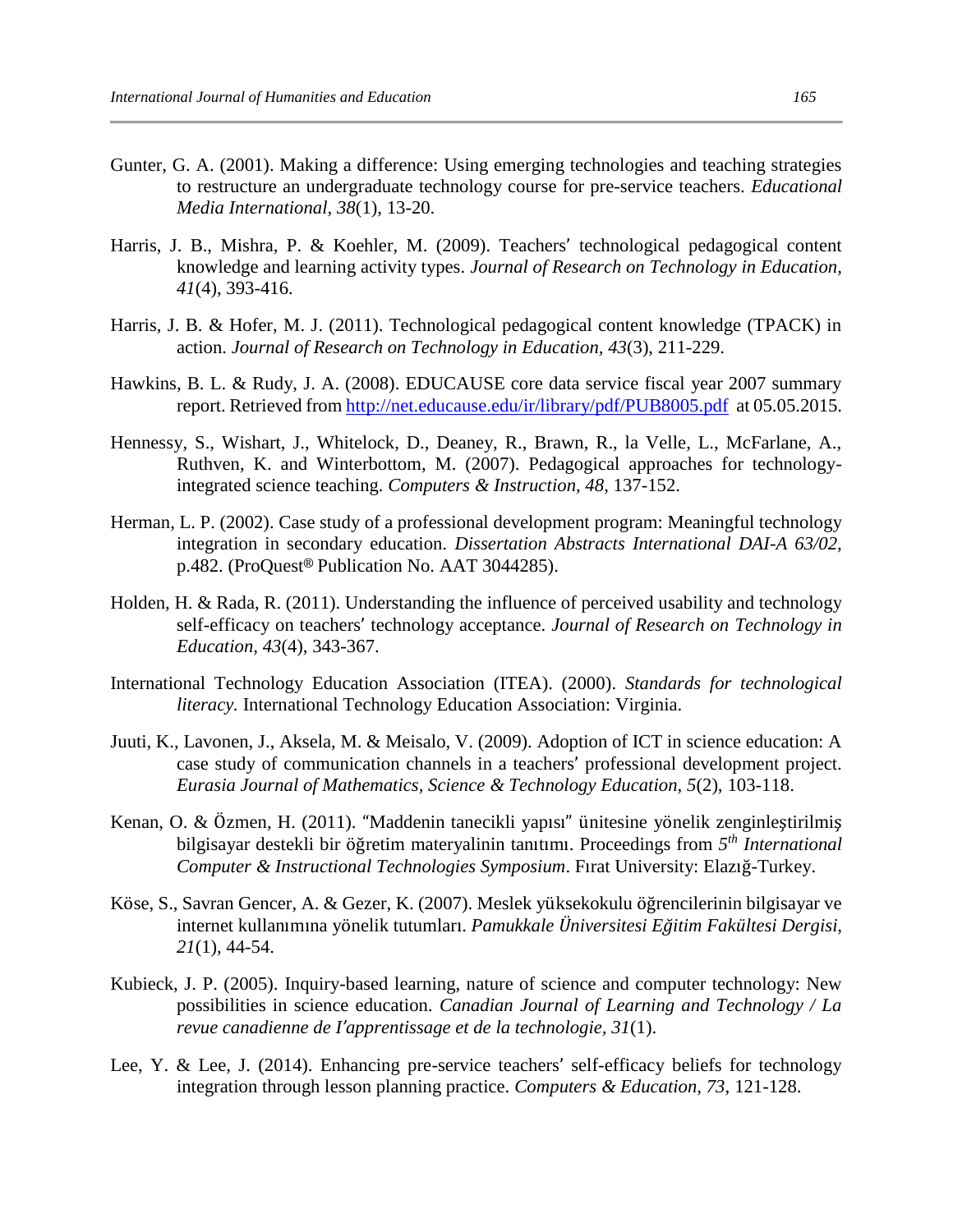- Maushak, N. J. & Ellis, K. A. (2003). Attitudes of graduate students toward mixed-medium distance education. *Quarterly Review of Distance Education, 4*(2), 129-141.
- Mayzer, R. & Dejong, C. (2003). Student satisfaction with distance education in a criminal justice graduate course. *Journal of Criminal Justice Education, 14*(1), 37-52.
- McFarlane, A. & Sakellariou, S. (2002). The role of ICT in science education. *Cambridge Journal of Education, 32*(2), 219-232.
- Mishra, P. & Koehler, M. J. (2006). Technological pedagogical content knowledge: A framework for integrating technology in teacher knowledge. Teachers College Record, 108(6), 1014- 1054.
- Mumtaz, S. (2000). Factors affecting teachers' use of information and communications technology: a review of the literature. *Journal of Information Technology for Teacher Education, 9*(3), 319-342.
- Office of Technology Assessment (1995). *Teachers & technology: Making the connection*. Washington, DC: Government Printing Office.
- Osborne, J. & Hennessy, S. (2003). *Literature review in science education and the role of ICT: Promise, problems and future directions*. London: Future lab.
- Özalp, D. & Kahveci, A. (2011). Maddenin tanecikli yapısı ile ilgili iki aşamalı tanılayıcı soruların ontoloji temelinde geliştirilmesi. *Eğitim ve Sosyal Bilimler Dergisi, 191*, 135-156.
- Palak, D. & Walls, R. T. (2009). Teachers' beliefs and technology practices. *Journal of Research on Technology in Education, 41*(4), 417-441.
- Roblyer, M. C. & Edwards, J. (2000). Integrating technology into teaching. *Merill, Upper Saddler River, NJ*.
- Russell, M., Bebell, D., O'Dwyer, L. & O'Connor, K. (2003). Examining teacher technology use: implications for preservice and inservice teacher preparation. *Journal of Teacher Education, 54*(4), 297-310.
- Tekinarslan, E. (2008). Attitudes of Turkish distance learners toward internet-based learning: an investigation depending on demographical characteristics. *Turkish Online Journal of Distance Education (TOJDE), 9*(1), 67-84*.*
- Teo, T., Lee, C. B. & Chai, C. S. (2008). Understanding pre-service teachers' computer attitudes: applying and extending the technology acceptance model. *Journal of Computer Assisted Learning, 24,* 128-143.
- Teo, T. (2009). Modelling technology acceptance in education: a study of pre-service teachers. *Computers & Education, 52*, 302-312.